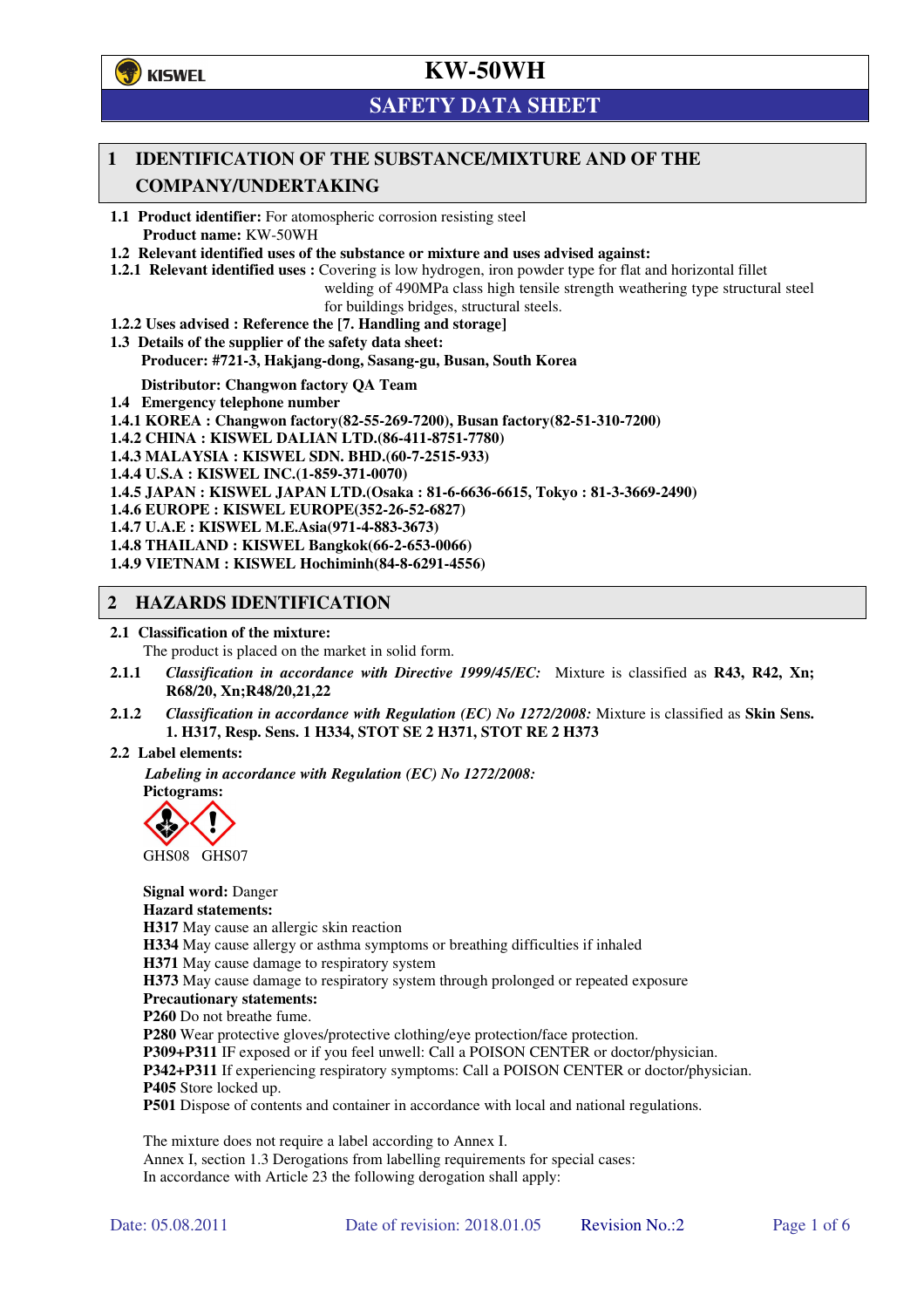

## **SAFETY DATA SHEET**

Metals in massive form, alloys, mixtures containing polymers and mixtures containing elastomers do not require a label according to this Annex, if they do not present a hazard to human health by inhalation, ingestion or contact with skin or to the aquatic environment in the form in which they are placed on the market, although classified as hazardous in accordance with the criteria of this Annex.

### **On the other hand, we want to offer classification and label of welding fume for workers.**

**2.3 Other hazards:** No data available.

## **3 COMPOSITION/INFORMATION ON INGREDIENTS**

**3.1 Substances:** No data available.

**3.2 Mixtures:** The mixture contains dangerous substances:

|                                         |           |                | <b>Classification</b>                         |                                                          |                                 |                                     |                                  |             |
|-----------------------------------------|-----------|----------------|-----------------------------------------------|----------------------------------------------------------|---------------------------------|-------------------------------------|----------------------------------|-------------|
| Substance name                          | EC No.    | Registr.<br>no | 67/548/EEC                                    | <b>Hazard Class</b><br>and<br><b>Category</b><br>Code(s) | <b>Hazard</b><br>state-<br>ment | Pictogram/<br><b>Signal</b><br>word | Conc.<br>$(\%)$<br><b>Volume</b> | <b>Note</b> |
| <sup>1</sup> Feldspar-group<br>minerals | 270-666-7 |                |                                               |                                                          |                                 |                                     | $3.0 - 7.0$                      |             |
| $1,3$ Ferro<br>manganese                |           |                | Xn;<br>R68/20/21/22<br>$Xn$ ;<br>R68/20/21/22 | STOT SE <sub>2</sub><br><b>STOT RE2</b>                  | H371<br>H373                    | Warning                             | $1.0 - 3.0$                      |             |
| $1/2$ Magnesium<br>carbonate            | 208-915-9 |                |                                               |                                                          | $\overline{\phantom{0}}$        |                                     | $3.0 - 7.0$                      |             |
| $1,2$ Mica                              |           | ٠              |                                               |                                                          |                                 |                                     | $1.0 - 3.0$                      |             |
| <sup>2,3</sup> Titaniumdioxide          | 236-675-5 |                | Xi; R36<br>Xi; R37<br>T; R48/23               | Eye Irrit. 2<br>STOT SE <sub>3</sub><br><b>STOT RE1</b>  | H319<br>H335<br>H372            | Danger                              | $3.0 - 7.0$                      |             |
| <sup>1</sup> Sodium silicate            | 239-981-7 |                |                                               |                                                          |                                 |                                     | $3.0 - 7.0$                      |             |
| $2,3$ Iron                              | 231-096-4 |                | Xn;<br>R68/20/21/22<br>Xn<br>R68/20/21/22     | STOT SE <sub>2</sub><br>STOT RE <sub>2</sub>             | H371<br>H373                    | Warning                             | $74.0 - 78.0$                    |             |

<sup>1</sup>Substance is not classified in terms of Regulation (EC) No. 1272/2008 Annex VI.

<sup>2</sup>Substance with workplace exposure limits.

\* See all the hazard statements in chapter 16.

### **4 FIRST AID MEASURES**

### **4.1 Description of first aid measures:**

**In case of respiratory exposure**: Remove to fresh air and keep at rest. If breathing is difficult or has stopped, administer artificial respiration as necessary. Seek medical attention.

**In case of skin contamination**: Wash contaminated area thoroughly with soap and water. Remove and wash contaminated clothing. If a persistent rash or irritation occurs, seek medical attention.

 **In case of intrusion into eye**: Immediately flush eyes with large amounts of running water for at least 15 minutes, lifting the upper and lower eyelids. Get medical attention.

**In case of oral intake**: Ingestion is considered unlikely due to product form. However, if swallowed do not induce vomiting. Seek medical attention. Advice to doctor: treat symptomatically.

- **4.2 Most important symptoms and effects, both acute and delayed:** No data available.
- **4.3 Indication of any immediate medical attention and special treatment needed:** No data available.

### **5 FIREFIGHTING MEASURES**

### **5.1 Extinguishing media:**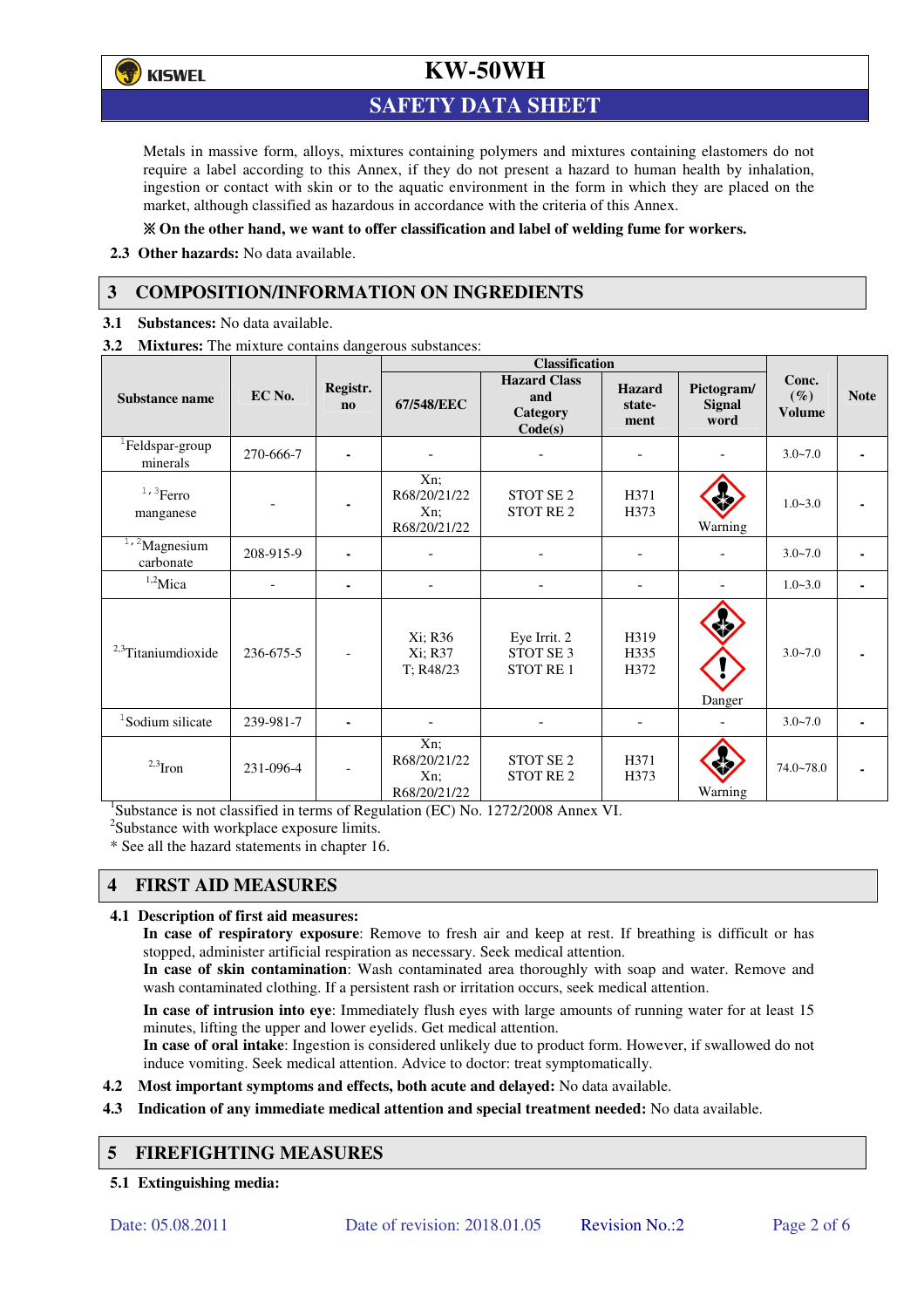

**SAFETY DATA SHEET** 

**Suitable extinguishing media:** Carbon dioxide, dry chemical, water spray. Use extinguishing media appropriate for surrounding fire.

**Unsuitable extinguishing media:** No data available.

- **5.2 Special hazards arising from the substance or mixture:** Fire may produce irritating or poisonous gases.
- **5.3 Advice for firefighters:** In the event of a fire, wear self-contained breathing apparatus and protective clothing.

### **6 ACCIDENTAL RELEASE MEASURES**

**6.1 Personal precautions, protective equipment and emergency procedures:** 

**For non-emergency personnel:** Wear appropriate personal protective equipment as specified in Section 8. Ensure adequate ventilation**.** 

**For emergency responders:** No data available.

**6.2 Environmental precautions:** Avoid dispersal of spilled material and contact with soil, ground and surface water, drains and sewers.

**Methods and material for containment and cleaning up:** Take up mechanically. Collect the material in labeled containers and dispose of according to local and regional authority requirements.

**6.3 Reference to other sections:** See Section 7 for information on safe handling. See Section 8 for information on personal protection equipment. See Section 13 for disposal information.

## **7 HANDLING AND STORAGE**

- **7.1 Precautions for safe handling:** Welding may produce fumes and gases hazardous to health. Avoid breathing these fumes and gases. Use adequate ventilation. Keep away from sources of ignition. Avoid contact with skin, eyes and clothing. Do not eat, drink and smoke in work areas.
- **7.2 Conditions for safe storage, including any incompatibilities**: Store in cool, dry and well-ventilated place. Keep away from incompatible materials. Keep away from heat and open flame.
- **7.3 Specific end use(s):** No data available.

### **8 EXPOSURE CONTROLS/PERSONAL PROTECTION**

**8.1 Control parameters:** Exposure limits were not established for this product.

Workplace exposure limits for substances contained in the mixture are listed in *EH40/2005* Workplace exposure limits:

|                  |                   | Workplace exposure limit                                        |                   |                                                                           |                   |                 |  |
|------------------|-------------------|-----------------------------------------------------------------|-------------------|---------------------------------------------------------------------------|-------------------|-----------------|--|
|                  |                   | Long-term<br>exposure limit<br>(8-hour TWA<br>reference period) |                   | Short-term<br>exposure limit<br>$(15\text{-minute})$<br>reference period) |                   | <b>Comments</b> |  |
| <b>Substance</b> | <b>CAS</b> number |                                                                 |                   |                                                                           |                   |                 |  |
|                  |                   |                                                                 |                   |                                                                           |                   |                 |  |
|                  |                   |                                                                 |                   |                                                                           |                   |                 |  |
|                  |                   | ppm                                                             | mg.m <sup>3</sup> | ppm                                                                       | mg.m <sup>3</sup> |                 |  |
| Magnesite        | 546-93-0          |                                                                 |                   |                                                                           |                   |                 |  |
| Inhalable dust   |                   |                                                                 | 10                |                                                                           |                   |                 |  |
| Respirable dust  |                   | -                                                               | 4                 | -                                                                         |                   |                 |  |
| Mica             | 12001-26-2        |                                                                 |                   |                                                                           |                   |                 |  |
| Total inhalable  |                   | -                                                               | 10                | ۰                                                                         |                   |                 |  |
| Respirable       |                   |                                                                 | 0.8               | -                                                                         |                   |                 |  |
| Titanium dioxide |                   |                                                                 |                   |                                                                           |                   |                 |  |
| Total inhalable  | 13463-67-7        |                                                                 | 10                | -                                                                         |                   |                 |  |
| Resirable        |                   |                                                                 | 4                 |                                                                           |                   |                 |  |

\*A skin notation assigned to the OEL identifies the possibility of significant uptake through the skin.

- **8.2 Exposure controls:** Do not eat, drink and smoke. Immediately remove all contaminated clothing. Wash hands before breaks and at the end of work.
- **8.2.1 Appropriate engineering controls:** Use local exhaust ventilation during all welding operations.

**8.2.2 Individual protection measures, such as personal protective equipment:**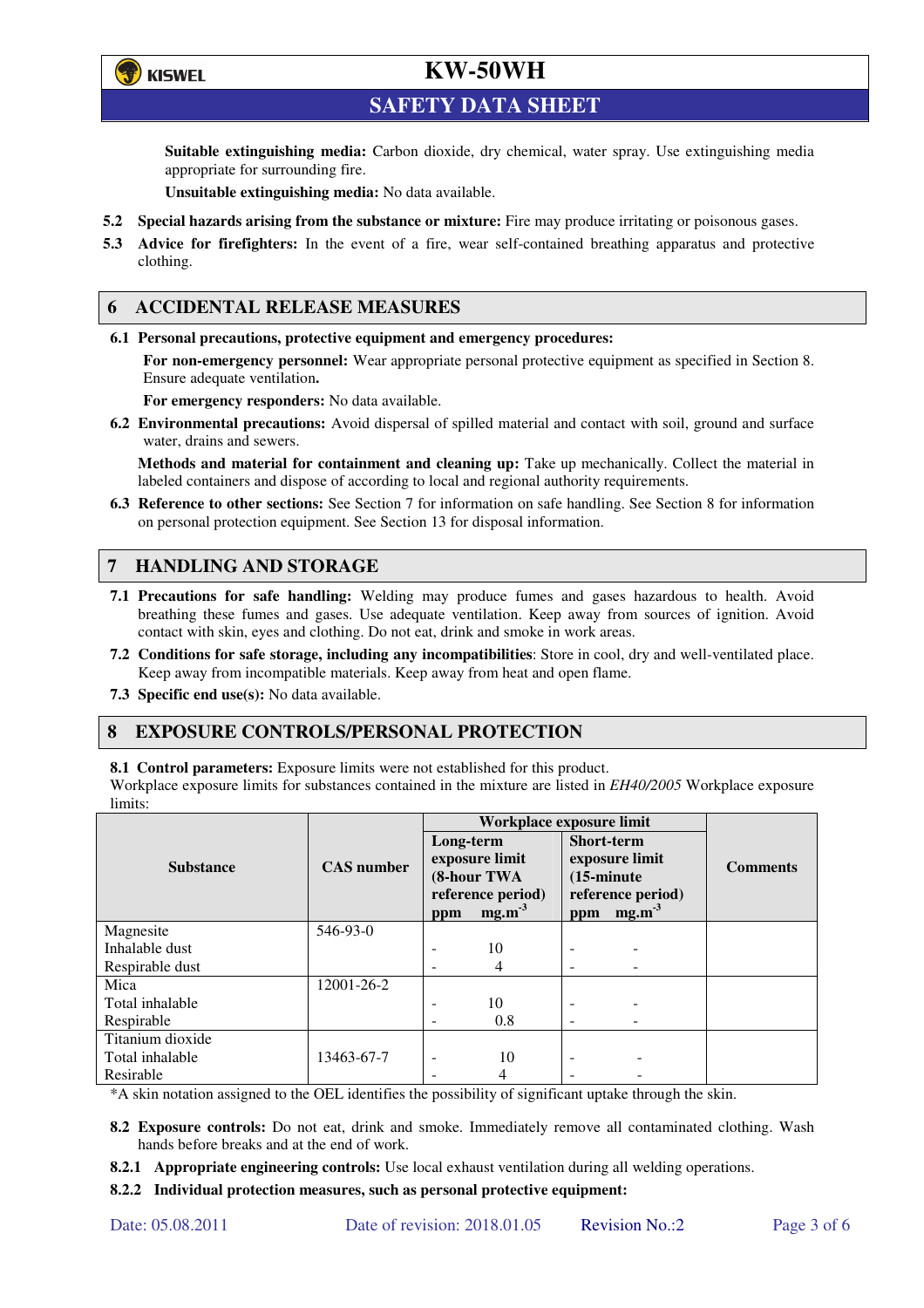

**SAFETY DATA SHEET** 

**8.2.2.1 Eye/face protection:** Always wear eye protection during welding operations, helmet and/or face shield with filter lens.

### **8.2.2.2 Skin protection:**

**Hand protection:** Wear appropriate protective (welding) gloves during welding. Other: Wear appropriate protective clothing and boots.

- **8.2.2.3 Respiratory protection:** If ventilation is insufficient, use appropriate respirator or self-contained breathing apparatus.
- **8.2.2.4 Thermal hazards:** No data available.
- **8.2.3 Environmental exposure controls:** Do not allow to enter sewers, surface and ground water.

### **9 PHYSICAL AND CHEMICAL PROPERTIES**

### **9.1 Information on basic physical and chemical properties:**

| 2.1 - 111101 matron on basic physical and chemical properties. |                          |
|----------------------------------------------------------------|--------------------------|
| Appearance:                                                    | solid (metal rod)        |
| Odour:                                                         |                          |
| <b>Odour threshold:</b>                                        |                          |
| pH:                                                            |                          |
| <b>Melting point/freezing point:</b>                           | -                        |
| Initial boiling point and boiling range:                       | -                        |
| <b>Flash point:</b>                                            | -                        |
| <b>Evaporation rate:</b>                                       |                          |
| Flammability (solid, gas):                                     |                          |
| <b>Upper/lower flammability or explosive limits:</b>           | $\overline{\phantom{a}}$ |
| Vapour pressure:                                               | -                        |
| Vapour density:                                                |                          |
| <b>Relative density:</b>                                       |                          |
| Solubility(ies):                                               |                          |
| Partition coefficient: n-octanol/water:                        | -                        |
| <b>Auto-ignition temperature:</b>                              | -                        |
| <b>Decomposition temperature:</b>                              | ۰                        |
| <b>Viscosity:</b>                                              |                          |
| <b>Explosive properties:</b>                                   | ٠                        |
| <b>Oxidising properties:</b>                                   | -                        |

**9.2 Other information:** No data available.

### **10 STABILITY AND REACTIVITY**

**10.1 Reactivity:** No data available.

- **10.2 Chemical stability:** The product is stable under normal conditions. When using it may produce dangerous fumes and gases.
- **10.3 Possibility of hazardous reactions:** No data available.
- **10.4 Conditions to avoid:** Avoid contact with incompatible materials.
- **10.5 Incompatible materials:** Acids, bases, oxidizing agents.
- **10.6 Hazardous decomposition products:** Metal oxide fumes and gases are produced during welding.

## **11 TOXICOLOGICAL INFORMATION**

### **11.1 Information on toxicological effects:**

The mixture may cause an allergic skin reaction. It is suspected of causing cancer. It causes damage to organs through prolonged or repeated exposure.

## **12 ECOLOGICAL INFORMATION**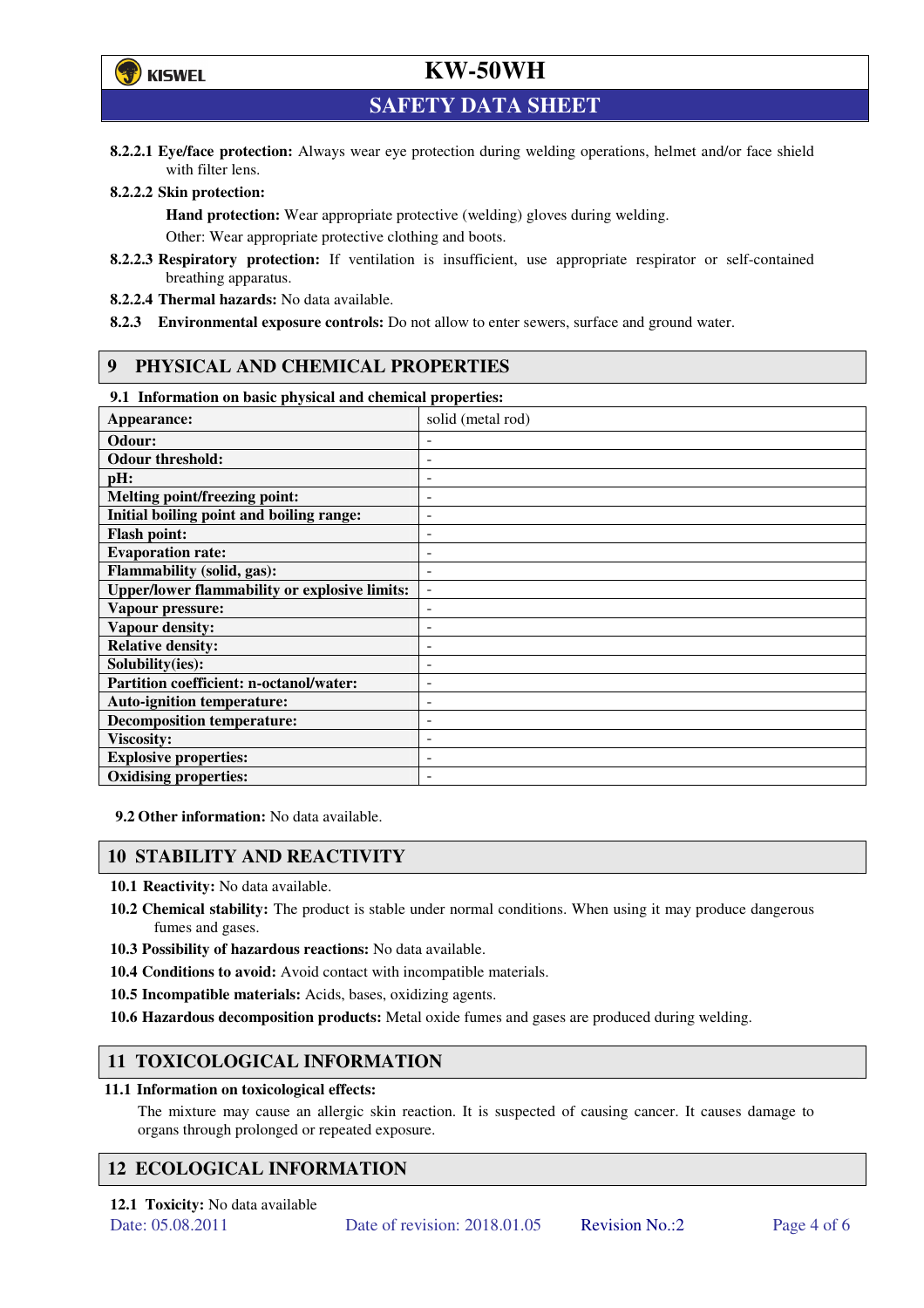

 $\overline{a}$ 

**KW-50WH**

## **SAFETY DATA SHEET**

- **12.2 Persistence and degradability:** No data available.
- **12.3 Bioaccumulative potential:** No data available.
- **12.4 Mobility in soil:** No data available.
- **12.5 Results of PBT and vPvB assessment:** No data available.
- **12.6 Other adverse effects:** No data available.

### **13 DISPOSAL CONSIDERATIONS**

**13.1 Waste treatment methods:** Dispose off in accordance with local and national regulations.

### **14 TRANSPORT INFORMATION**

**14.1 ADR/RID/ADN:** The mixture is not subject to international regulations on transport of dangerous goods.

| UN number:                            | -                        |
|---------------------------------------|--------------------------|
| UN proper shipping name:              | -                        |
| Transport hazard class(es):           | -                        |
| <b>Packing group:</b>                 | -                        |
| <b>Environmental hazards:</b>         | -                        |
| <b>Special precautions for user:</b>  | -                        |
| <b>Transport in bulk according to</b> |                          |
| Annex II of MARPOL73/78 and the       | $\overline{\phantom{a}}$ |
| <b>IBC</b> Code:                      |                          |

**14.2 IMDG:** The mixture is not subject to international regulations on transport of dangerous goods.

**14.3 ICAO/IATA:** The mixture is not subject to international regulations on transport of dangerous goods.

### **15 REGULATORY INFORMATION**

### **15.1 Safety, health and environmental regulations/legislation specific for the substance or mixture:**

- Corrigendum to Regulation (EC) No 1907/2006 of the European Parliament and of the Council of 18 December 2006 concerning the Registration, Evaluation, Authorization and Restriction of Chemicals (REACH), establishing a European Chemicals Agency, amending Directive 1999/45/EC and repealing Council Regulation (EEC) No 793/93 and Commission Regulation (EC) No 1488/94 as well as Council Directive 76/769/EEC and Commission Directives 91/155/EEC, 93/67/EEC, 93/105/EC and 2000/21/EC (OJ L 396, 30.12.2006);
- Corrigendum to Directive No 2006/121/EC of the European Parliament and of the Council of 18 December 2006 amending Council Directive 67/548/EEC on the approximation of laws, regulations and administrative provisions relating to the classification, packaging and labeling of dangerous substances in order to adapt it to Regulation (EC) No 1907/2006 concerning the Registration, Evaluation, Authorization and Restriction of Chemicals (REACH) and establishing a European Chemicals Agency (OJ L 396, 30.12.2006);
- Regulation (EC) No 1272/2008 of the European parliament and of the Council of 16 December 2008 on classification, labeling and packaging of substances and mixtures, amending and repealing Directives 67/548/EEC and 1999/45/EC, and amending Regulation (EC) No 1907/2006 (OJ L 353, 31.12. 2008).
- COMMISSION REGULATION (EC) No 790/2009 of 10 August 2009 amending, for the purposes of its adaptation to technical and scientific progress, Regulation (EC) No 1272/2008 of the European Parliament and of the Council on classification, labeling and packaging of substances and mixtures.
- COMMISSION REGULATION (EU) No 453/2010 of 20 May 2010 amending Regulation (EC) No 1907/2006 of the European Parliament and of the Council on the Registration, Evaluation, Authorisation and Restriction of Chemicals (REACH).